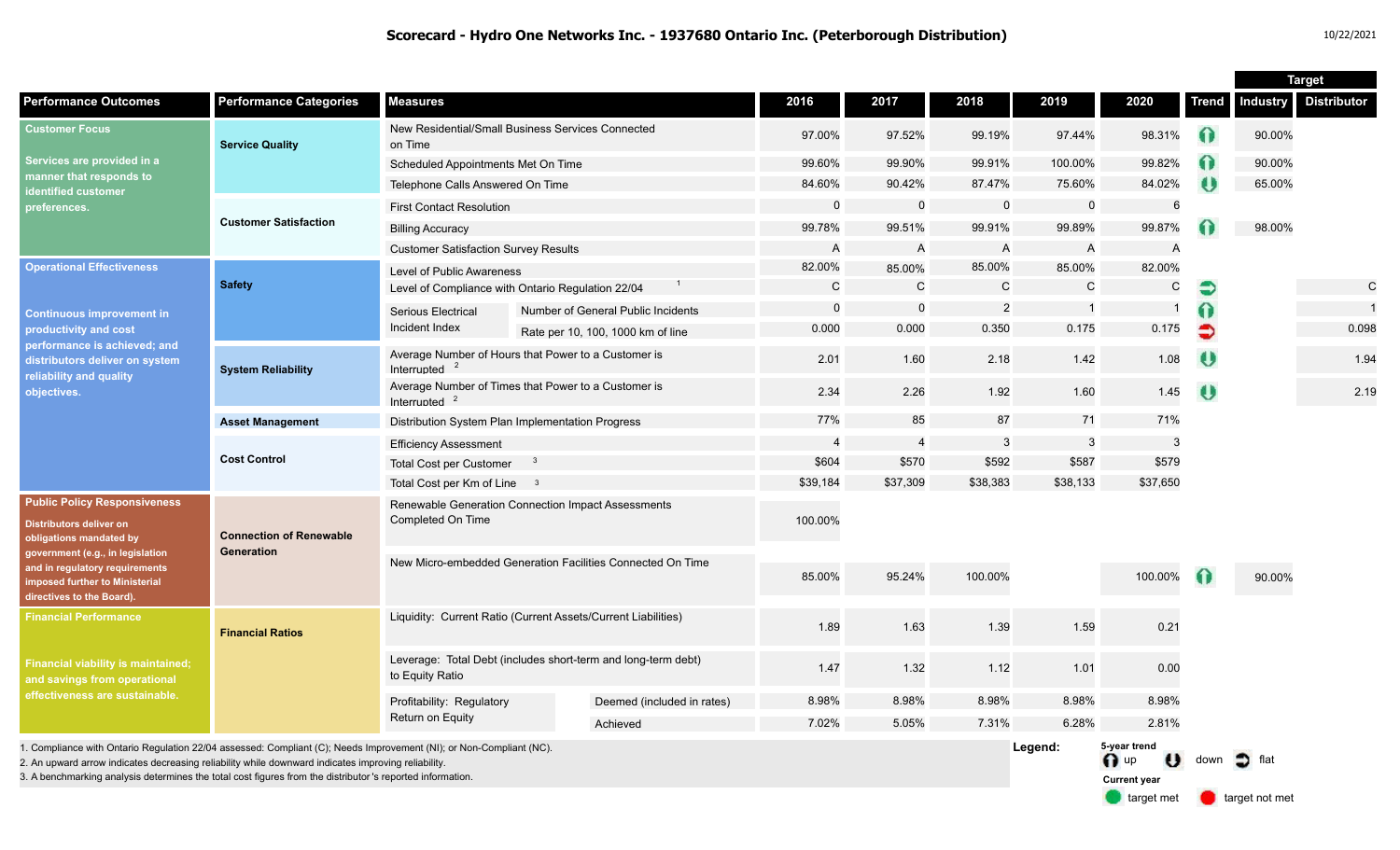# **Fiscal 2020 Scorecard Management Discussion and Analysis ("Scorecard MD&A")**

The link below provides a document titled "Scorecard - Performance Measure Descriptions" that has the technical definition, plain language description and how the measure may be compared for each of the Scorecard's measures in the 2020 Scorecard MD&A: **[http://www.ontarioenergyboard.ca/OEB/\\_Documents/scorecard/Scorecard\\_Performance\\_Measure\\_Descriptions.pdf](http://www.ontarioenergyboard.ca/OEB/_Documents/scorecard/Scorecard_Performance_Measure_Descriptions.pdf)**

# **Scorecard MD&A - General Overview**

Peterborough Distribution Inc. (PDI) was a company within the Peterborough Utilities Group of companies. The Ontario Energy Board (OEB) approved the sale of PDI to Hydro One Networks Inc. through their Mergers, Acquisitions, Amalgamations, and Divestitures (MAAD) process and an intermediary company, 1937680 Ontario Inc., operating as Peterborough Distribution (referred to as "the Business" or "Peterborough Distribution"), was formed and remained in place for the 2020 reporting year.

Peterborough Distribution Fiscal 2020 performance met or outperformed the Targets noted in the OEB Distribution Scorecard in all areas except for the "Serious Electrical Incident Index" ("Number of General Public Incidents" and "Rate per 10, 100, 1000 kilometers of line").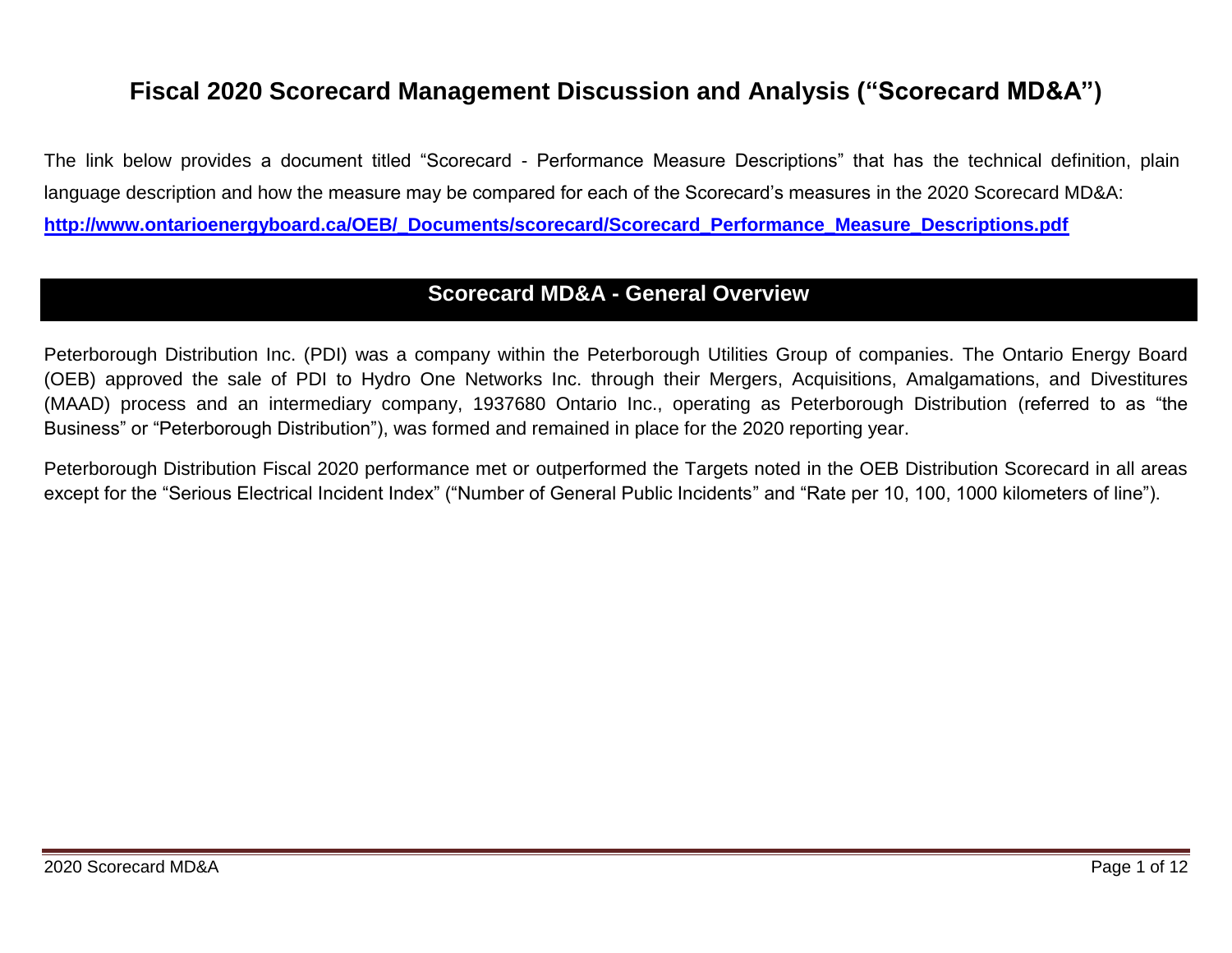### **Service Quality**

### **New Residential/Small Business Services Connected on Time**

In 2020, Peterborough Distribution processed 236 new connection requests for eligible residential and small business low-voltage customers (those with service less than 750 volts). Of these, 98.31% were completed within five business days (or as otherwise agreed to by the customer and the distributor). This is consistent with the continued high level of service required to maintain the Business' standards, well in excess of the 90% OEB requirement.

### **Scheduled Appointments Met on Time**

Peterborough Distribution scheduled 559 meetings in 2020 to complete work requested by customers. The Business met a 99.82% appointment success rate, significantly exceeding the industry target of 90%. There were fewer appointments in 2020 as a result of COVID-19 restrictions. This measure applies to appointments where customer presence is required and also to those where customers do not need to be present. When a customer requests an appointment, the appointment must be scheduled within five business days (or as otherwise agreed to by the customer and the distributor). If customer presence is required, the distributor must commit to, and arrive within a four-hour window for the appointment. If customer presence is not required, the distributor must arrive on the scheduled date.

#### **Telephone Calls Answered on Time**

The OEB's Distribution System Code (DSC) requires call centre staff to answer calls within 30 seconds, 65% of the time, whenever the customer reaches an agent either directly or by means of a transfer. Peterborough Distribution customer service representatives received over 45,000 calls from customers and answered these calls in 30 seconds or less in 84.02% of these instances. This result continues to significantly exceed the OEB-mandated 65% target for timely call response.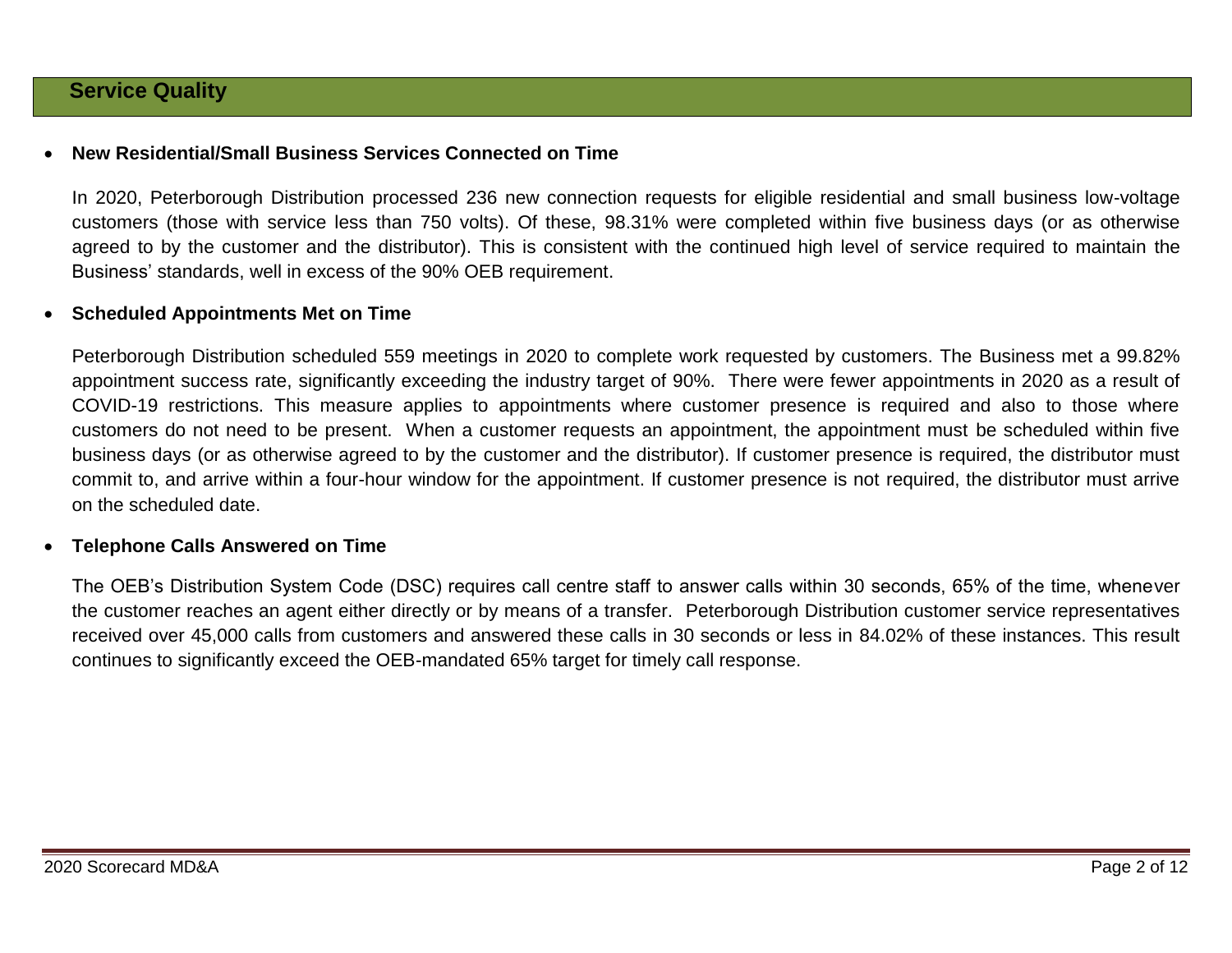### **First Contact Resolution**

Specific customer satisfaction measurements have not been defined across the industry.

Peterborough Distribution interprets First Contact Resolution as a measure of the Business' effectiveness to satisfy customers concerns at the first attempt. The Business tracked the number of calls that were escalated to higher levels of management, the reason for the escalation and the result. Customer calls were recorded, and a review of calls was conducted as necessary for customer service feedback and improvements, as well as a periodic review for training purposes. The Business had only 6 call escalations to upper management in 2020.

### **Billing Accuracy**

Peterborough Distribution issued close to 430,000 bills in 2020 and achieved a billing accuracy of 99.87%. This metric also compares quite favourably to the prescribed OEB target of 98%, consistent with previous years.

### **Customer Satisfaction Survey Results**

The OEB requires electricity distributors to measure and report customer satisfaction results at least every other year.

Since 2010, Peterborough Distribution participated in the Utility Pulse Customer Satisfaction Survey, utilized by many distribution companies. Random customers in various rate classes are selected to participate in the survey covering many facets of the utility industry including Customer Care, Company Image and Management Operations. Peterborough Distribution's Customer Satisfaction Rating has always been positive with the most current survey having been conducted in 2017. A new survey was not conducted since then given the pending sale of Peterborough Distribution to Hydro One Networks Inc.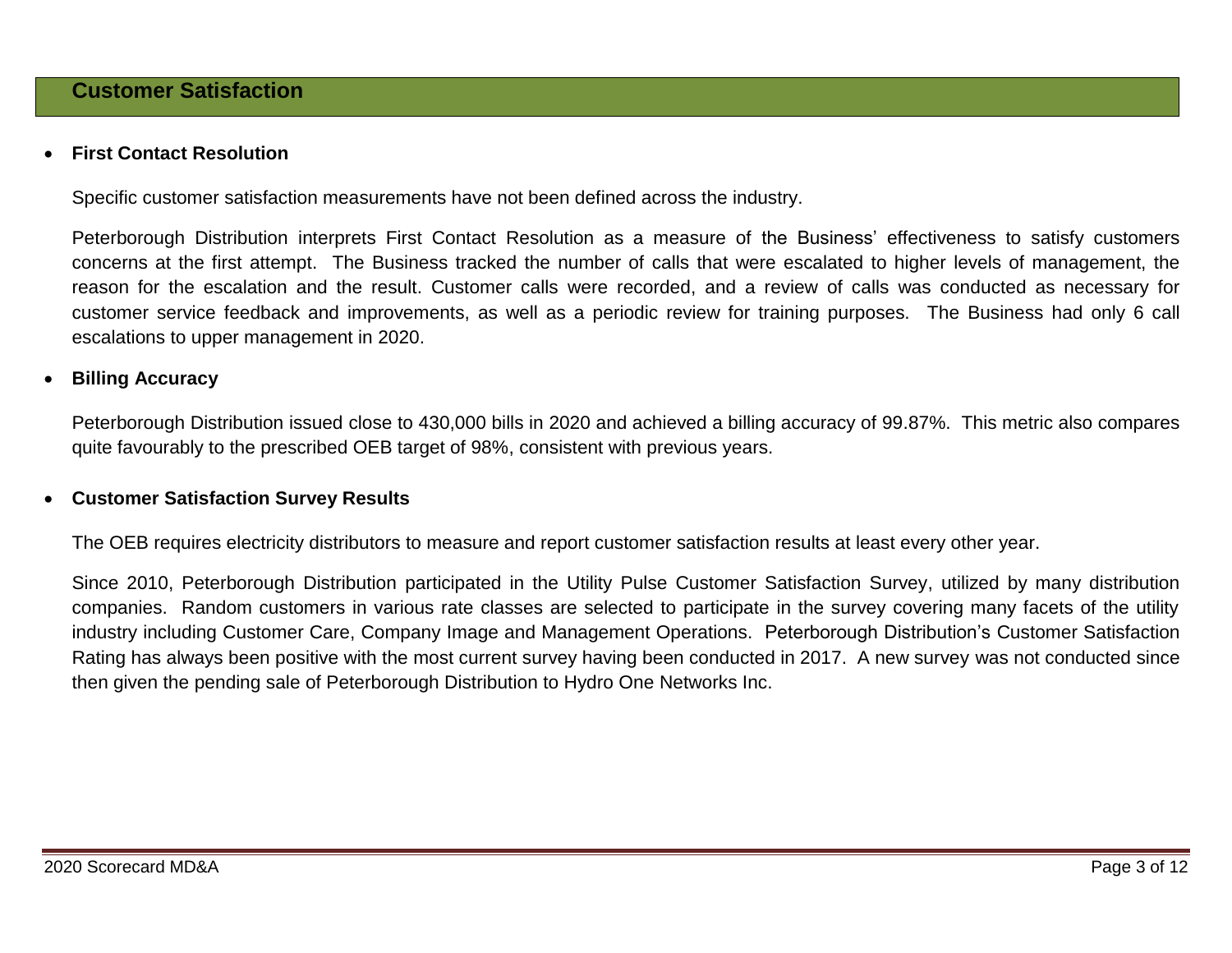### **Safety**

### **Public Safety**

In April 2015, the Electrical Safety Authority (ESA) made recommendations to the OEB for a scorecard public safety measure that includes three main components: A) Public Awareness of Electrical Safety, B) Compliance with Ontario Regulation 22/04 made under the Electricity Act, 1998, and C) the Serious Electrical Incident Index. Components B and C were reported in previous years and results for Component A were tracked for the first time for fiscal 2015 performance.

### o **Component A – Level of Public Awareness (Public Awareness of Electrical Safety)**

Peterborough Distribution's 2020 Public Safety Awareness Index Score was 82%. Helping customers understand the importance of staying safe and using electricity wisely has always been a priority for the Business. Outreach and education is enhanced by collaboration with municipal partners in emergency awareness planning. The Business normally presents safety topics to 5-6 schools per year with a well-established student education program, as well as electrical safety presentations at selected public events. However, these 'in person' events in 2020 were not held as a result of COVID-19 restrictions. The Business continued to utilize ESA's electrical safety awareness campaigns, and further enhanced public awareness of electricity safety through their website and related social media tools.

### o **Component B – Compliance with Ontario Regulation 22/04**

Ontario Regulation 22/04 was introduced in early 2004 following recommendations from the ESA to enhance electrical safety for the people of Ontario. The regulation sets the basis for the requirements for the safe operation of the distribution system in Ontario. Distribution companies are required to be audited yearly on the design, construction, and maintenance of distribution systems in accordance with the regulation. An external auditor performs the audit. A final report by the external auditor, along with a signed declaration of compliance to the regulation by an officer of the company for all sections that are not covered by the audit, is provided to the ESA. The performance target for compliance with the regulation is for the distributor to be fully compliant, and is recorded as Compliant (C), Non-Compliant (NC), or Needs Improvement (NI). For 2020, the Business met the performance target and received a Compliant (C) score from the ESA.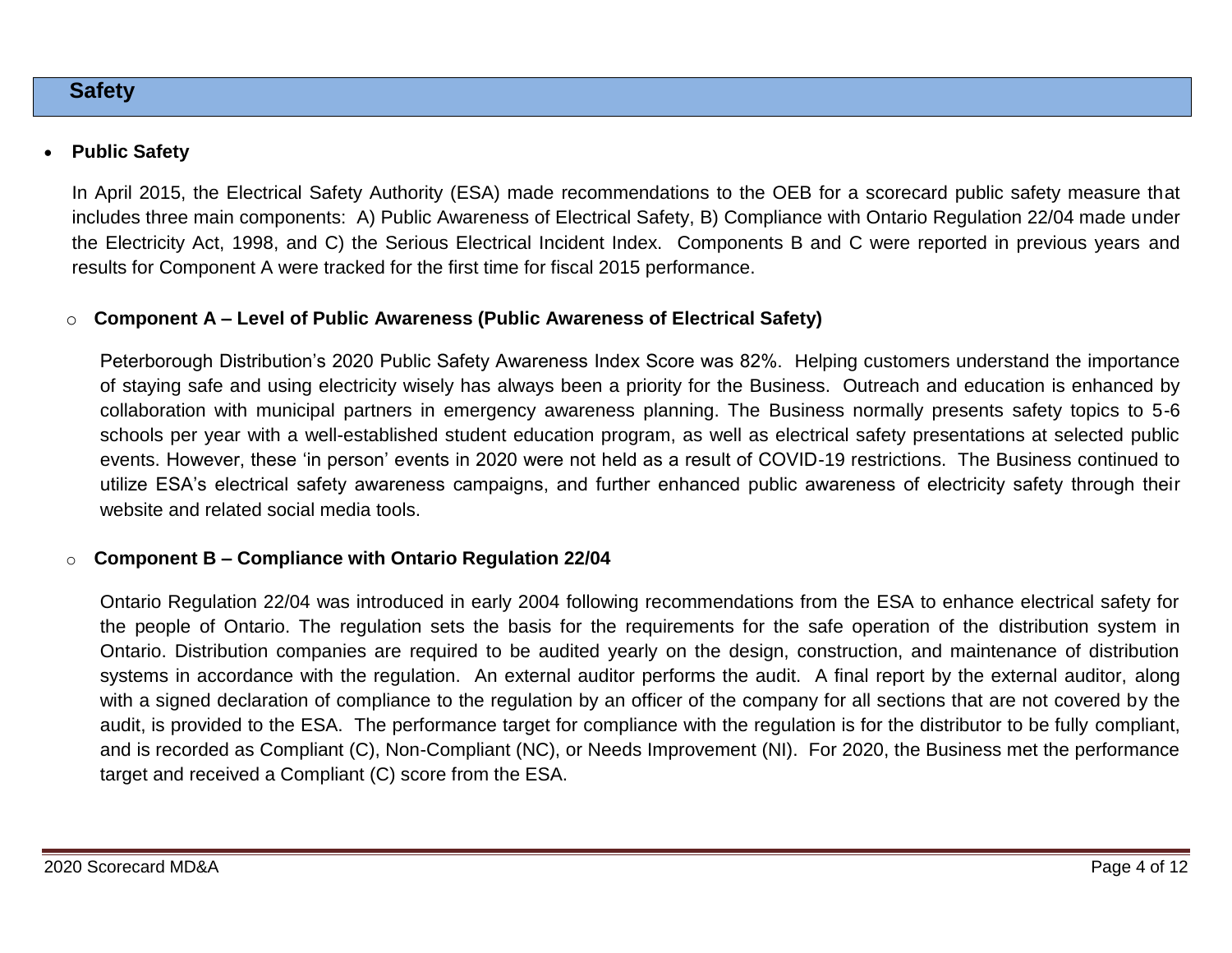### o **Component C – Serious Electrical Incident Index**

The Serious Electrical Incident Index was designed to track and help improve public electrical safety on the distribution network over time. A distributor and its contractors and operators are required to report to the ESA, within 48 hours, any serious electrical incident involving members of the general public. A serious electrical incident is defined as any electrical contact or any fire or explosion that caused or has the potential to cause, critical injury or death in any part of the distribution system operating at greater than 750 Volts (except as caused by lightning strikes).

There was one serious electrical incident during the 2020 reporting period which is in line with prior year.

The Business continuously reviewed opportunities to reduce risk of any potential electrical incidents. When new projects were assessed, options were evaluated to minimize safety risks associated with the infrastructure. Safety risk is a focused concern and an essential consideration when planning and prioritizing capital projects.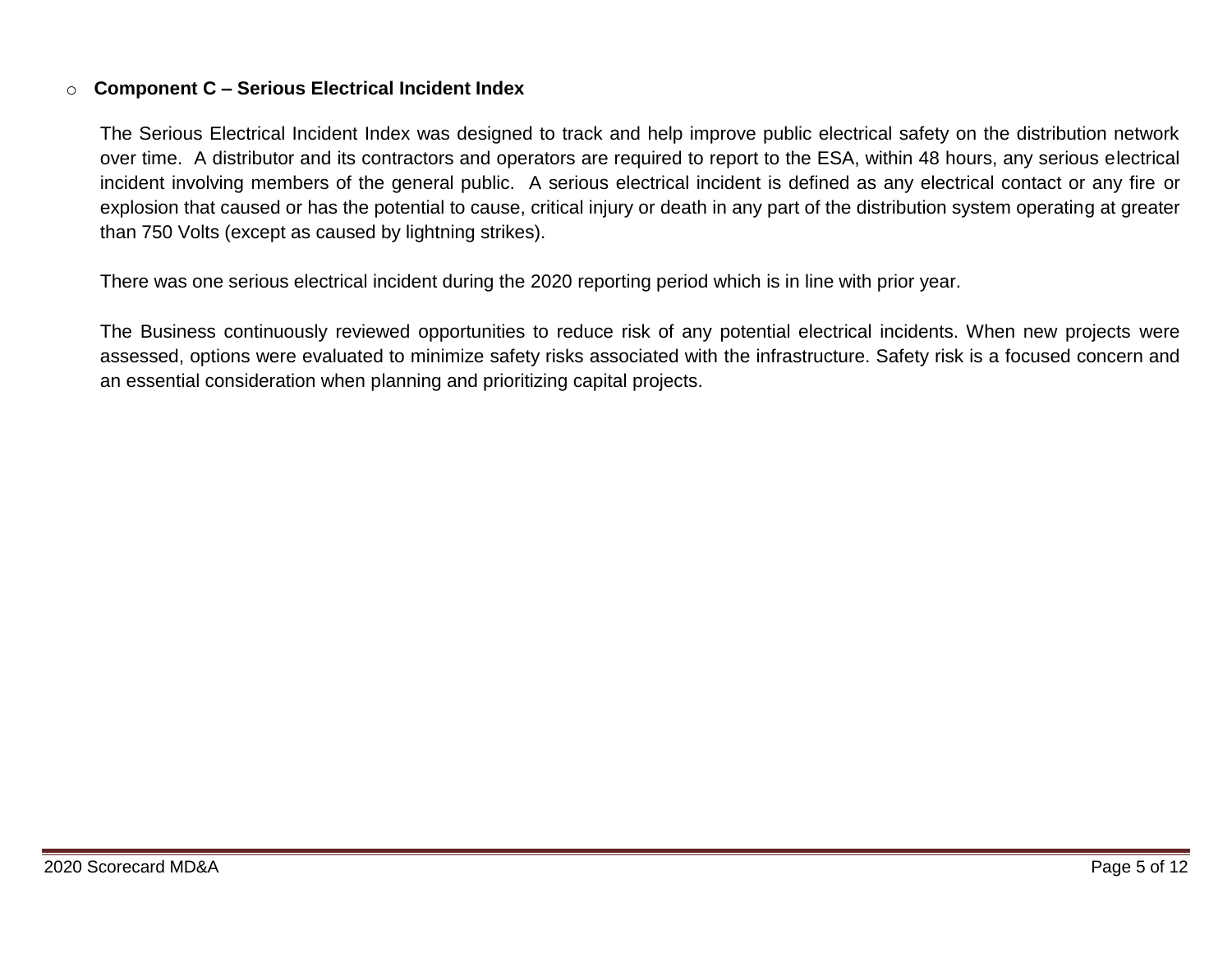# **System Reliability**

Peterborough Distribution continuously assessed the distribution system's service reliability. Maintenance, inspection, and testing of existing assets help minimize equipment failures. The Business regularly investigated solutions to reduce system susceptibility to storm damage, foreign interference, to reduce restoration times, and aid in predicting system faults. Peterborough Distribution's objective has always been to improve its system reliability performance indicators from year to year.

### **Average Number of Hours that Power to a Customer is Interrupted<sup>1</sup>**

In 2020, the average number of hours that customer's power was interrupted was successfully below the Business' target range. Reliability of electricity service has always been a high priority for customers. Outage events are categorized and reviewed to identify opportunities for improvement. After any major event, Peterborough Distribution reviewed its outage response and identified which if any procedures, equipment, or communication could be improved to prevent a future reoccurrence. Reliability risk has always been an essential consideration when planning and prioritizing capital projects.

### **Average Number of Times that Power to a Customer is Interrupted<sup>1</sup>**

The average number of times that power was interrupted to a customer in 2020 was 1.45. This continues to trend lower, year over year since 2016, and is well below the performance target of 1.99

Peterborough Distribution adopted a proactive, balanced approach to distribution system planning, infrastructure investment and replacement programs to address immediate risks associated with end-of-life assets; manage distribution system risks; ensure the safe and reliable delivery of electricity; and balance ratepayer and utility affordability. Peterborough Distribution's asset management programs and specific capital projects are aimed at reducing the average number of power interruptions to its customers.

 $\overline{a}$ 

 $1$  Note: The distributor specific target for Peterborough Distribution Business is located on the OEB Scorecard and is based on the currently approved Distribution System Plan.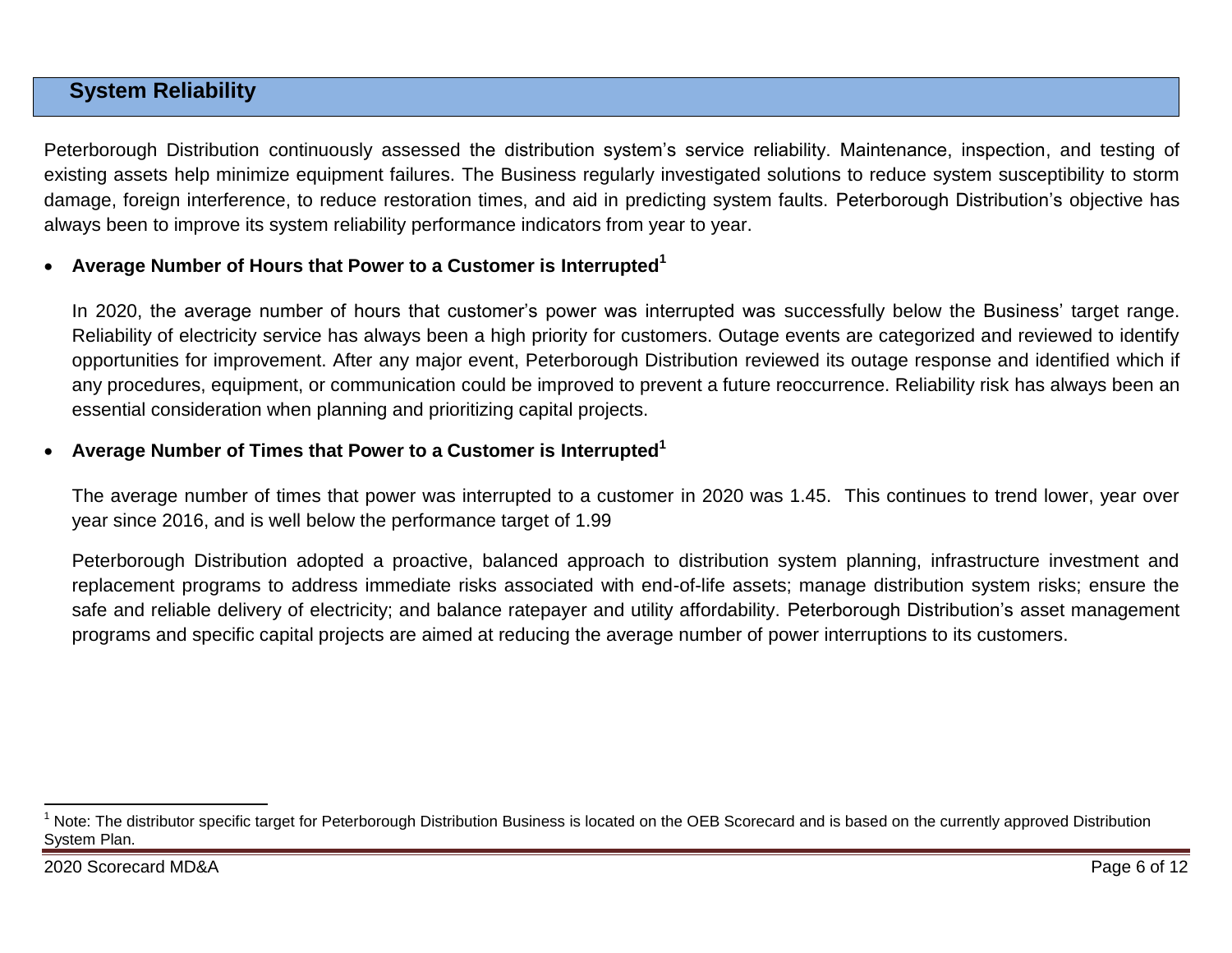### **Asset Management**

### **Distribution System Plan Implementation Progress**

The Distribution System Plan (DSP) outlines Peterborough Distribution's forecasted capital expenditures over the next five (5) years required to maintain and expand its system to serve current and future Peterborough Distribution customers. The "Distribution System Plan Implementation Progress" measure is intended to assess Peterborough Distribution's effectiveness at planning and implementing the DSP.

The measurement of DSP implementation looks at the total capital expenditures made in a calendar year compared to the total amount of planned capital expenditures in the System Renewal and System Service investment categories, excluding unplanned asset failures (plant failure), system access, and general plant investments.

Peterborough Distribution achieved a score of 71% in this category based on its capital spending targets. The decreased expenditures were caused by below budget spending on substation rehabilitation projects and the impact of the COVID-19 pandemic on planned project work.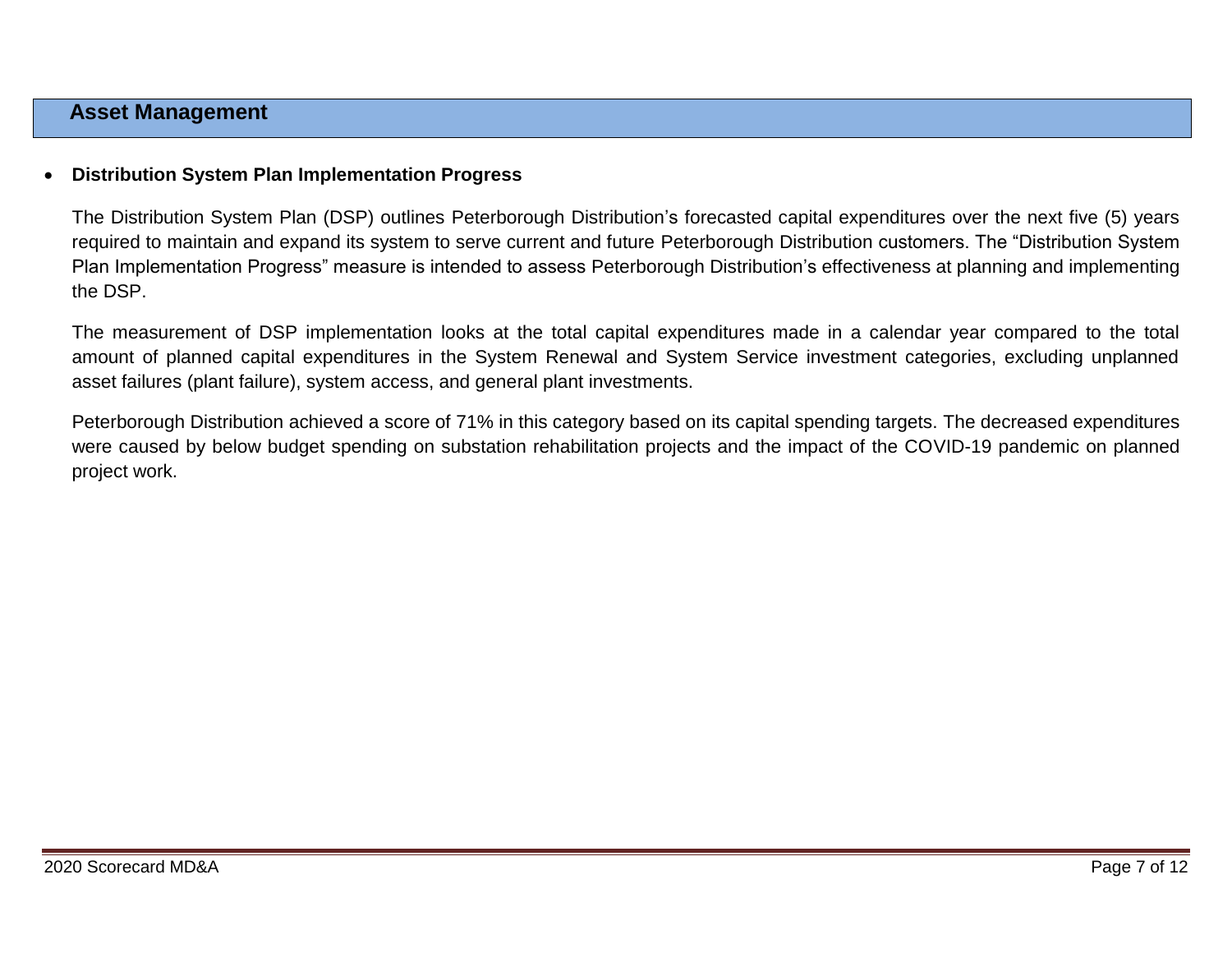### **Cost Control**

### **Efficiency Assessment**

The total costs for Ontario local electricity distribution companies are evaluated by the Pacific Economics Group (PEG) LLC on behalf of the OEB to produce a single efficiency ranking. The electricity distributors are divided into five groups based on the magnitude of the difference between their respective individual actual and predicted costs. Group 3 is considered average efficiency. For 2020 Peterborough Distribution continued to be assessed as Group 3 which is consistent with prior year. Group 3 comprises those utilities with actual costs within +/- 10% of predicted costs.

### **Total Cost per Customer**

Total Cost per Customer is calculated as the sum of the total Capital and Operations Maintenance & Administration (OM&A) costs, including certain adjustments intended to make the costs more comparable between distributors, and dividing this cost figure by the total number of customers that Peterborough Distribution served. The Total Cost per Customer for 2020 equaled \$579, a decrease of \$8 per customer or -1.4% from 2019. The decrease in Total Cost from 2019 was 0.8%. This, combined with the year over year increase of 0.6% in the number of customers, resulted in the decrease in Total Cost per Customer.

#### **Total Cost per Kilometer of Line**

The Total Cost per Kilometer of line is defined as the total Capital and OM&A costs, including certain adjustments intended to make the costs more comparable between distributors, divided by the total number of kilometers of line operated to serve customers. Peterborough Distribution's 2020 rate is \$37,650 per kilometer of line, down by \$483 or -1.3% from 2019. The decrease in Total Cost from 2019 was 0.8%. This, combined with the year over year increase of 0.5% in the number of kilometers of line, resulted in the decrease in Total Cost per Kilometer of Line.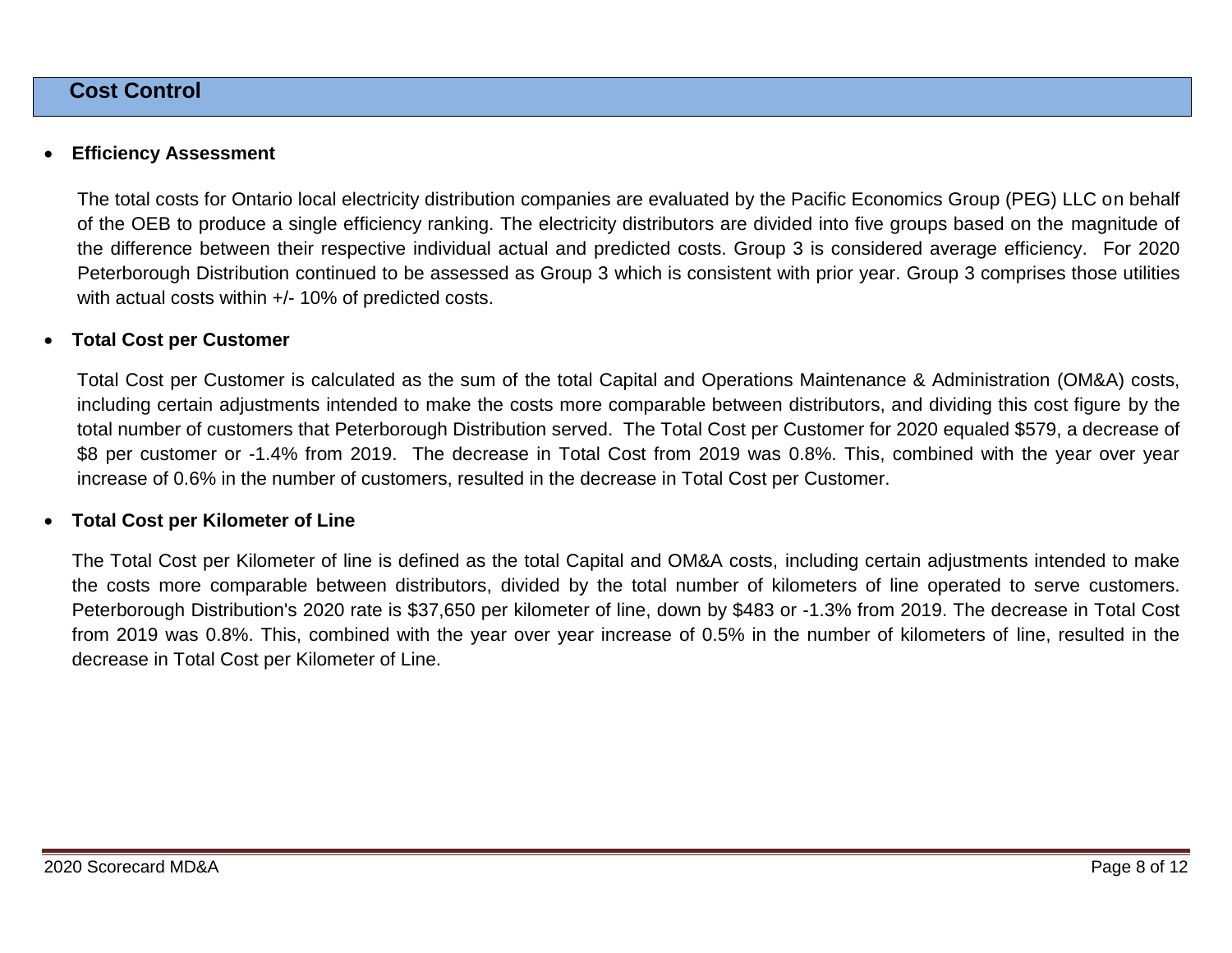### **Connection of Renewable Generation**

### **Renewable Generation Connection Impact Assessments Completed on Time**

Peterborough Distribution did not have any new Connection Impact Assessments in 2020.

### **New Micro-embedded Generation Facilities Connected on Time**

This metric measures the Business's success in connecting micro-embedded generation facilities (10kW or less) 90% of the time within a five-business day window, or at such later date as agreed to by a micro-embedded generator and the distributor, of the generator informing the distributor that it has satisfied all applicable service conditions and received all necessary approvals, as per sections 6.2.7 and 6.2.7A of the DSC. Peterborough Distribution had only one new micro-embedded generation facility to report in 2020. The net meter installation was completed within the 5-day requirement.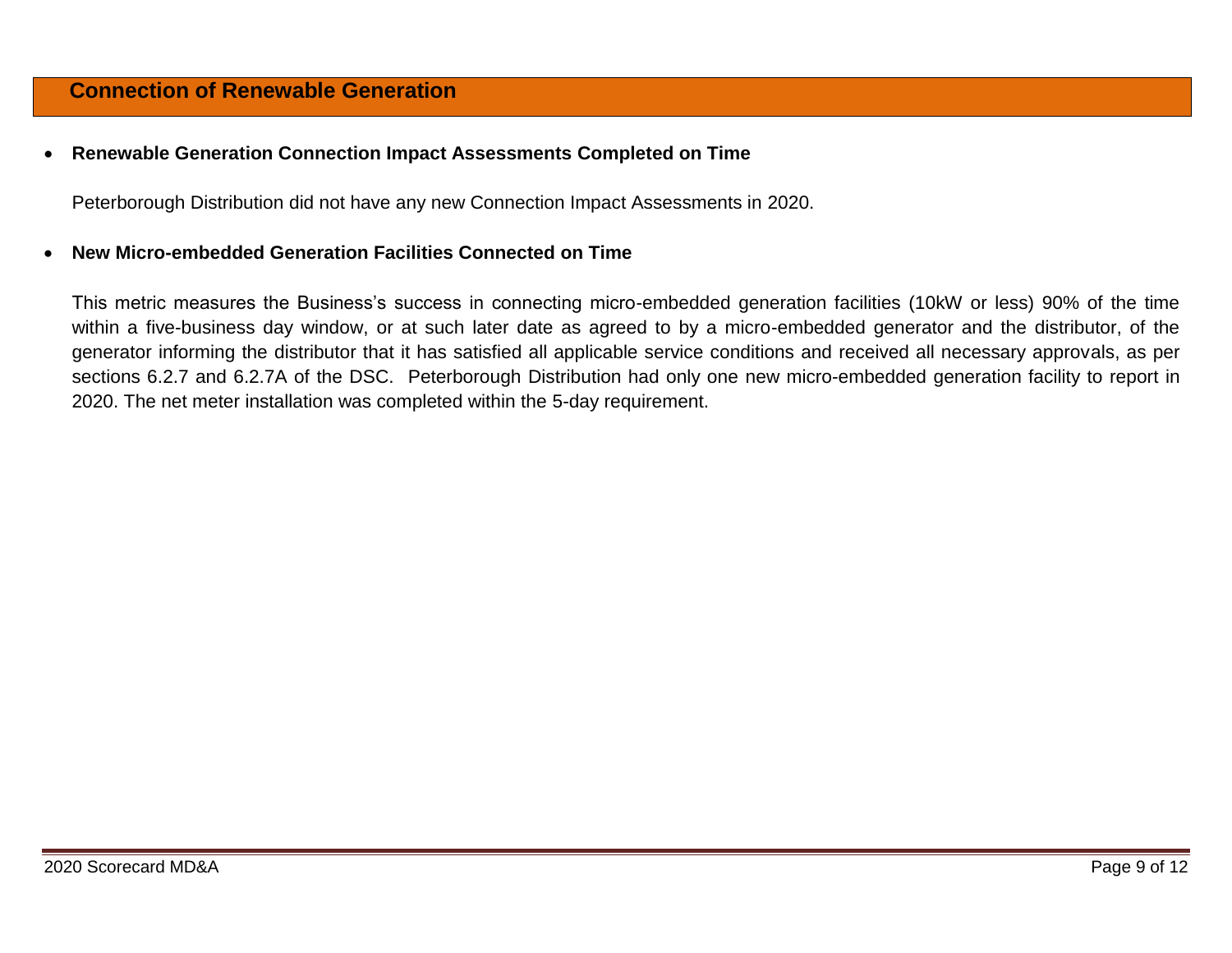## **Financial Ratios**

The basis for these financial ratios is Peterborough Distribution's Trial Balance for the year ended December 31, 2020, filed with the OEB under the Electricity Recording & Record-Keeping Requirements (RRR) submission.

### **Liquidity: Current Ratio (Current Assets/Current Liabilities)**

As an indicator of financial health, a Current Ratio that is greater than one is considered good as it indicates that the company can pay its short-term debts and financial obligations. Companies with a ratio of greater than one are often referred to as being "liquid". The higher the number, the more "liquid" and the larger the margin of safety to cover the company's short-term debts and financial obligations.

As of December 31, 2020, Peterborough Distribution's Current Ratio decreased to 0.21 from 1.59 on December 31, 2019. This decrease was the result of the funds advanced by Hydro One Networks Inc. to facilitate the purchase of the distribution business of Peterborough Distribution Inc.

### **Leverage: Total Debt (includes short-term and long-term debt) to Equity Ratio**

The OEB uses a deemed capital structure of 60% debt, 40% equity for electricity distributors when establishing rates. This deemed capital mix is equal to a Total Debt-to-Equity ratio of 1.5.

Peterborough Distribution's Total Debt-to-Equity ratio decreased from 1.01 in 2019 to 0.00 in 2020. In 2020, prior to the sale of the distribution business to Hydro One Networks Inc., Peterborough Distribution repaid all outstanding debt.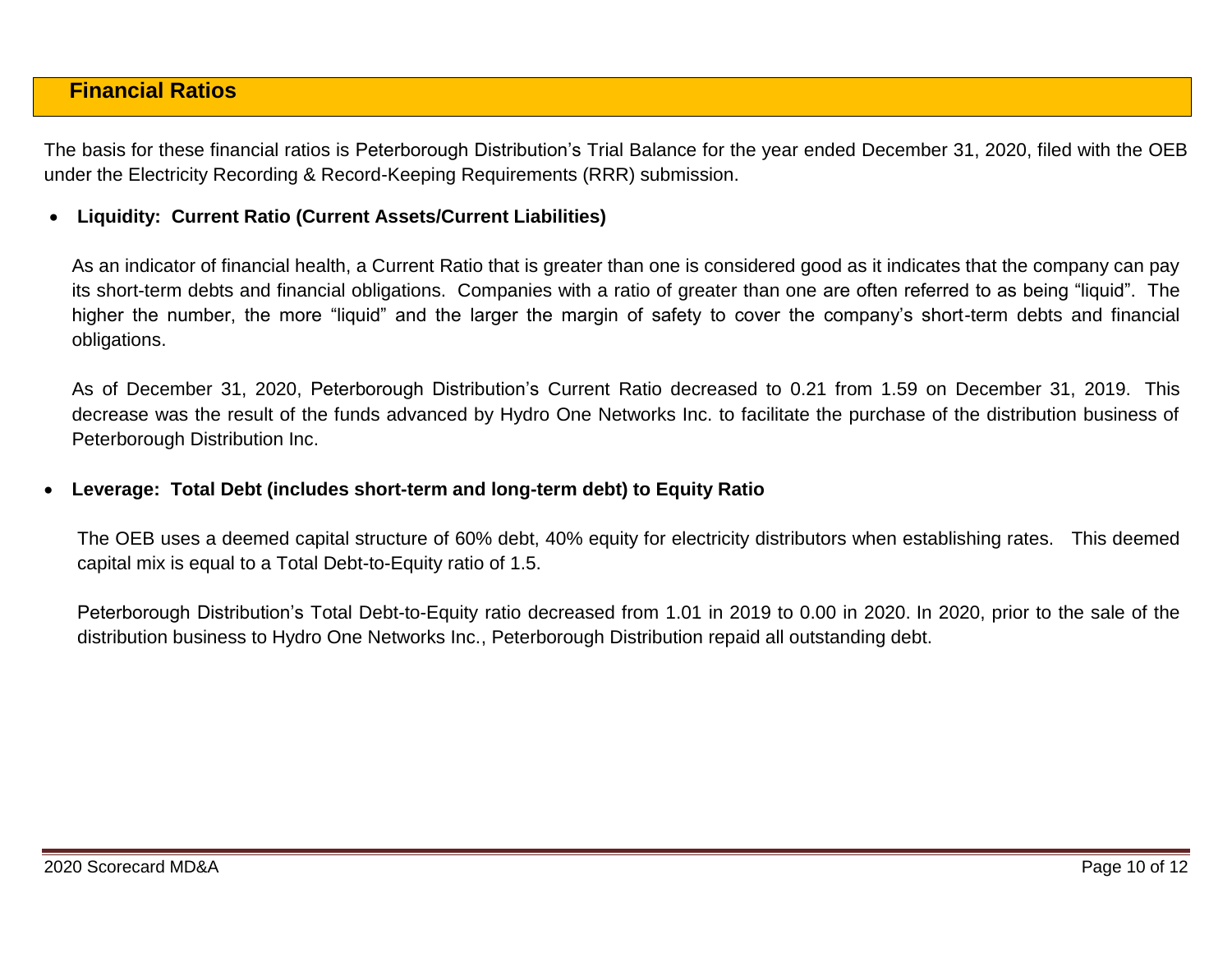### **Profitability: Regulatory Return on Equity – Deemed (included in rates)**

Peterborough Distribution's current distribution rates were approved by the OEB and include an expected (deemed) regulatory return on equity of 8.98%.

The OEB allows a distributor to earn within +/- 3 percentage points of the expected return on equity. When a distributor performs outside of this range, the actual performance may trigger a regulatory review of the distributor's revenues and costs structure by the OEB.

### **Profitability: Regulatory Return on Equity – Achieved**

In 2020 Peterborough Distribution achieved a regulatory return on equity (ROE) of 2.81% which is below the deemed rate. Peterborough Distribution last filed a cost of service rebasing in 2013, having filed an annual incentive rate-setting mechanism (IRM) the following years. Between 2015 and 2019 Peterborough Distribution's ROE has been below its deemed ROE every year as annual rate increases by way of IRM filings have been exceeded by increases in amortization and operating expenditures. Results for 2020 were further decreased by additional expenses relating to the sale to Hydro One Networks Inc.